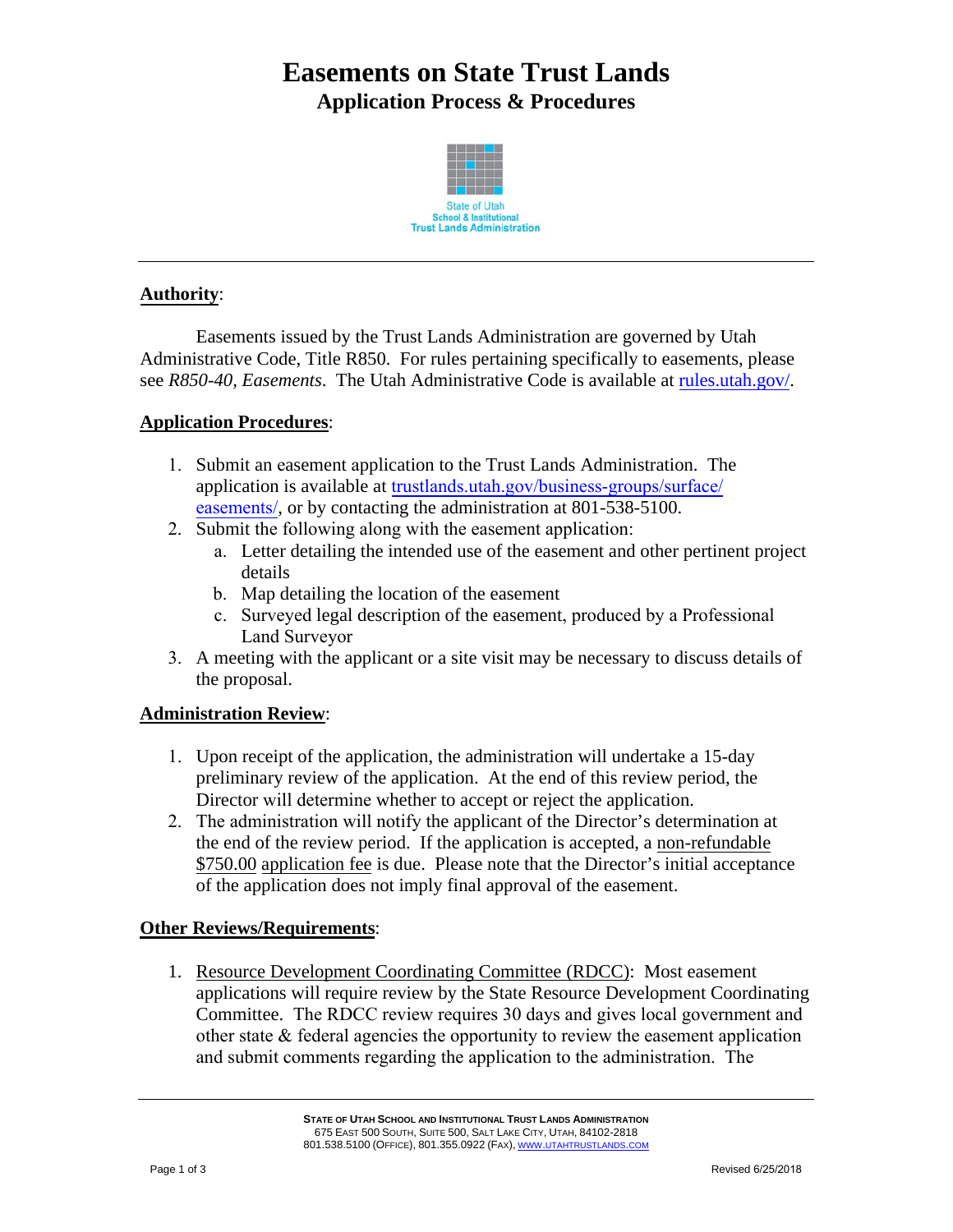applicant will be informed of any comments or additional requirements at the end of this review period.

- 2. Cultural Resources (Archaeological) Survey: The administration will determine whether the proposed easement will require a survey for cultural resources and whether special accommodations will need to be made for cultural resources within the proposed project area. If a cultural resource survey is required, it is the responsibility of the applicant to obtain this survey and bear all associated costs.
- 3. Paleontological Resources Survey: If the proposed easement is located within an area where paleontological resources may exist, the Utah Geological Survey (UGS) will often require that a paleontological survey be conducted. If a paleontological survey is required, it is the responsibility of the applicant to obtain this survey and bear all associated costs.
- 4. Other Requirements: Environmental, wildlife, or other concerns may arise that will need to be resolved prior to final approval of the easement application. The administration will notify the applicant if any of these concerns arise.

## **Notification of Holders of State Issued Interests**:

Easement applicants must notify all holders of state issued interests in the proposed project area so as not to conflict with or cause damage to any such existing uses. The administration will provide a list of all holders of state issued interests in the area during the application process.

## **Easement Fees**:

- 1. Application Fee: Upon acceptance of the application by the Director, a nonrefundable \$750.00 application fee is assessed.
- 2. Easement Rental: Easement rental is a one-time charge that is paid at the beginning of the easement term. Easement rental is determined in one of two ways, depending on which provides the highest revenue to the administration:
	- a. Price Schedule: A fixed per-rod charge is assessed based on the type of easement as detailed in the administration's published easement price schedule. The price schedule is available at trustlands.utah.gov/business-groups/surface/easements/.
	- b. Land Value: Easement rental is set at 80% of the appraised property value of the land involved, except in the case of roads, where easement rental is 100% of the appraised property value.

#### **Easement Term**:

Easements on trust lands are typically issued for a maximum term of 30 years. The Director may, at their discretion, allow a longer term in special cases if the Director finds it is in the best interest of the trust beneficiaries.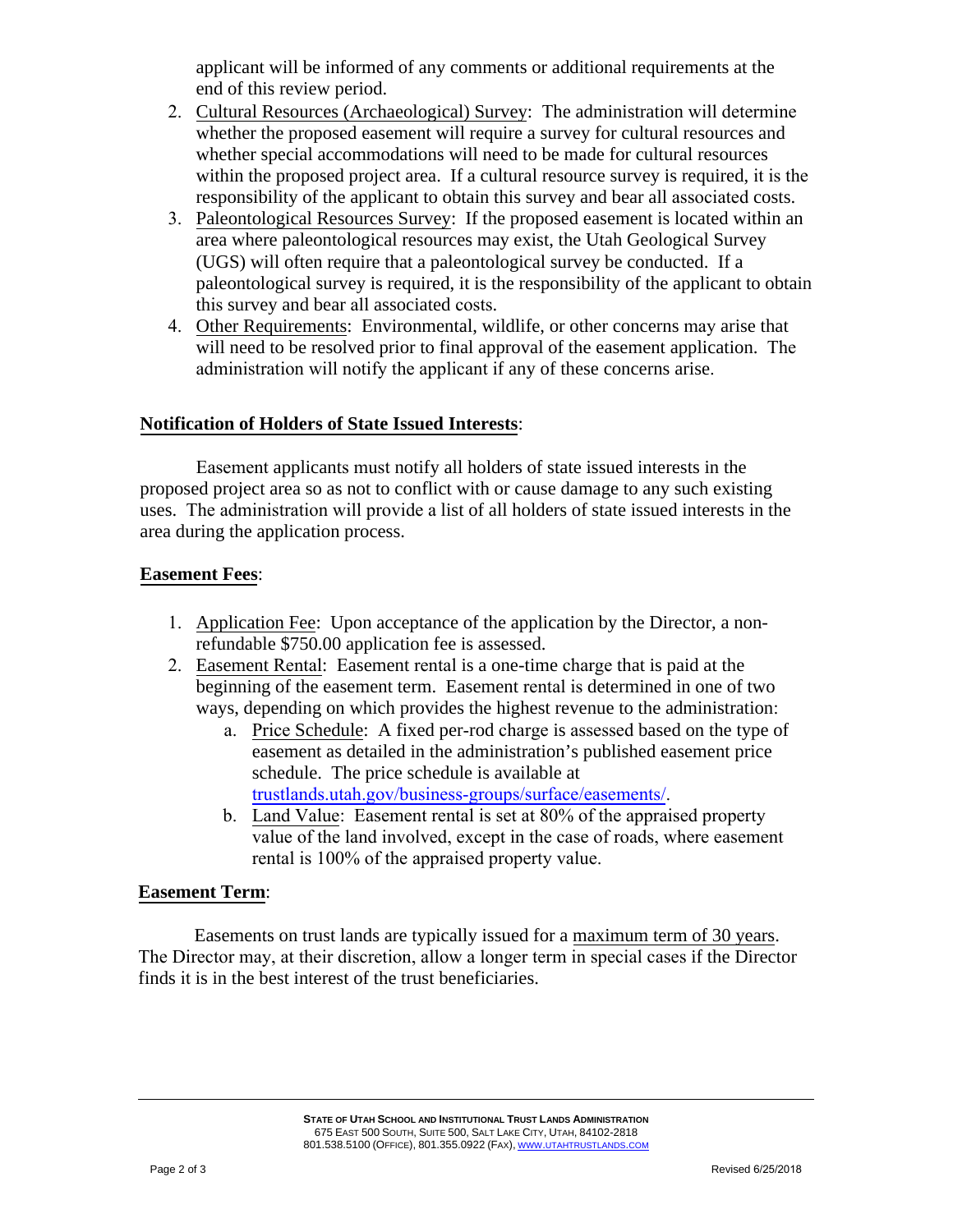#### **Easement Approval**:

Upon satisfactory completion of all application requirements and payment of the required fees and rental, the application will be submitted to the Director for final approval.

#### **Easement Document**:

Upon the Director's final approval, the administration will prepare an easement agreement. The administration will send two copies of the agreement to the applicant for execution, which must both be returned to the administration within 60 days. The Director will then execute both copies, and one original will be returned to the applicant. Upon execution of the agreement by the Director it becomes a binding contract between the applicant and the Trust Lands Administration.

#### **Recordation**:

The administration does not typically record easement documents with the county recorder. It is the responsibility of the applicant to record such documents with the county.

## **Questions**:

Please contact Scott Bartlett at the Trust Lands Administration at 801-538-5100 for more information.